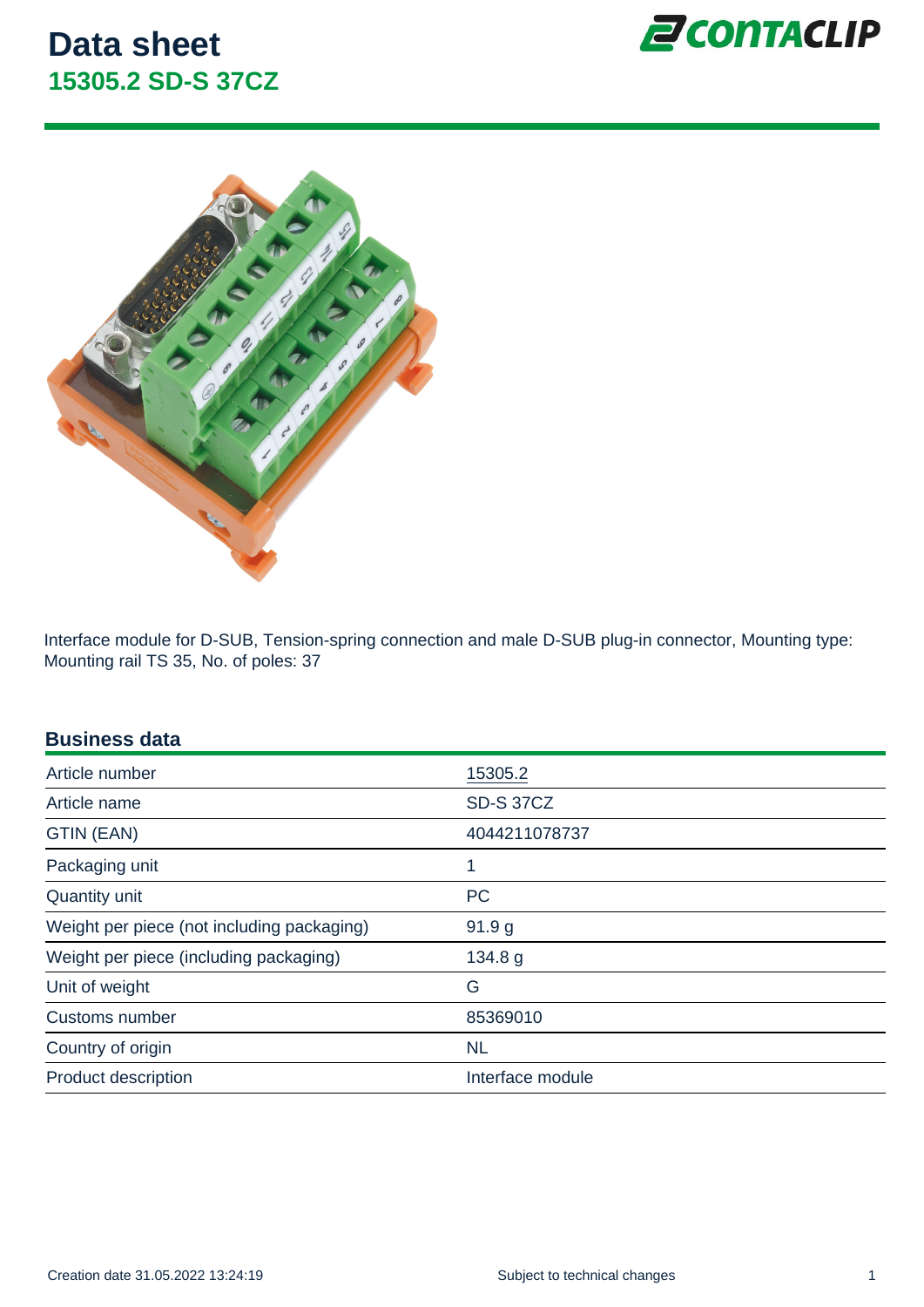

### **Technical data**

| <b>Dimensions</b>                                           |                           |
|-------------------------------------------------------------|---------------------------|
| Length                                                      | 47 mm                     |
| Width                                                       | 107 mm                    |
| <b>Height TS 35/7.5</b>                                     | 38 mm                     |
| <b>Ratings</b>                                              |                           |
| Overvoltage category                                        | $\mathbf{III}$            |
| Contamination degree                                        | $\overline{2}$            |
| <b>Connection data</b>                                      |                           |
| Connection principle                                        | Tension-spring connection |
| Number of connections                                       | 1                         |
| No. of poles                                                | 37                        |
| Wire cross-section single core (rigid), min.                | $0.08$ mm <sup>2</sup>    |
| Wire cross-section single-core (rigid), max.                | $2.5$ mm <sup>2</sup>     |
| Wire cross-section stranded, min.                           | $0.14 \, \text{mm}^2$     |
| Wire cross-section stranded, max.                           | $2.5$ mm <sup>2</sup>     |
| Wire cross-section stranded with wire-end ferrules,<br>min. | $0.14 \, \text{mm}^2$     |
| Wire cross-section stranded with wire-end ferrules,<br>max. | $1.5$ mm <sup>2</sup>     |
| Stripping length                                            | 6 mm                      |
| Input data                                                  |                           |
| Max. operating voltage AC/DC                                | 125 V                     |
| Current load per channel, max.                              | 1,5A                      |
| <b>Materials</b>                                            |                           |
| Working temperature, min.                                   | $-20 °C$                  |
| Working temperature, max.                                   | 50 °C                     |
| <b>Further technical data</b>                               |                           |
| Mounting type                                               | <b>TS 35</b>              |
| Connector type                                              | D-sub male plug           |
| Test voltage                                                | 0.67 kV                   |
| Shielded                                                    | ✓                         |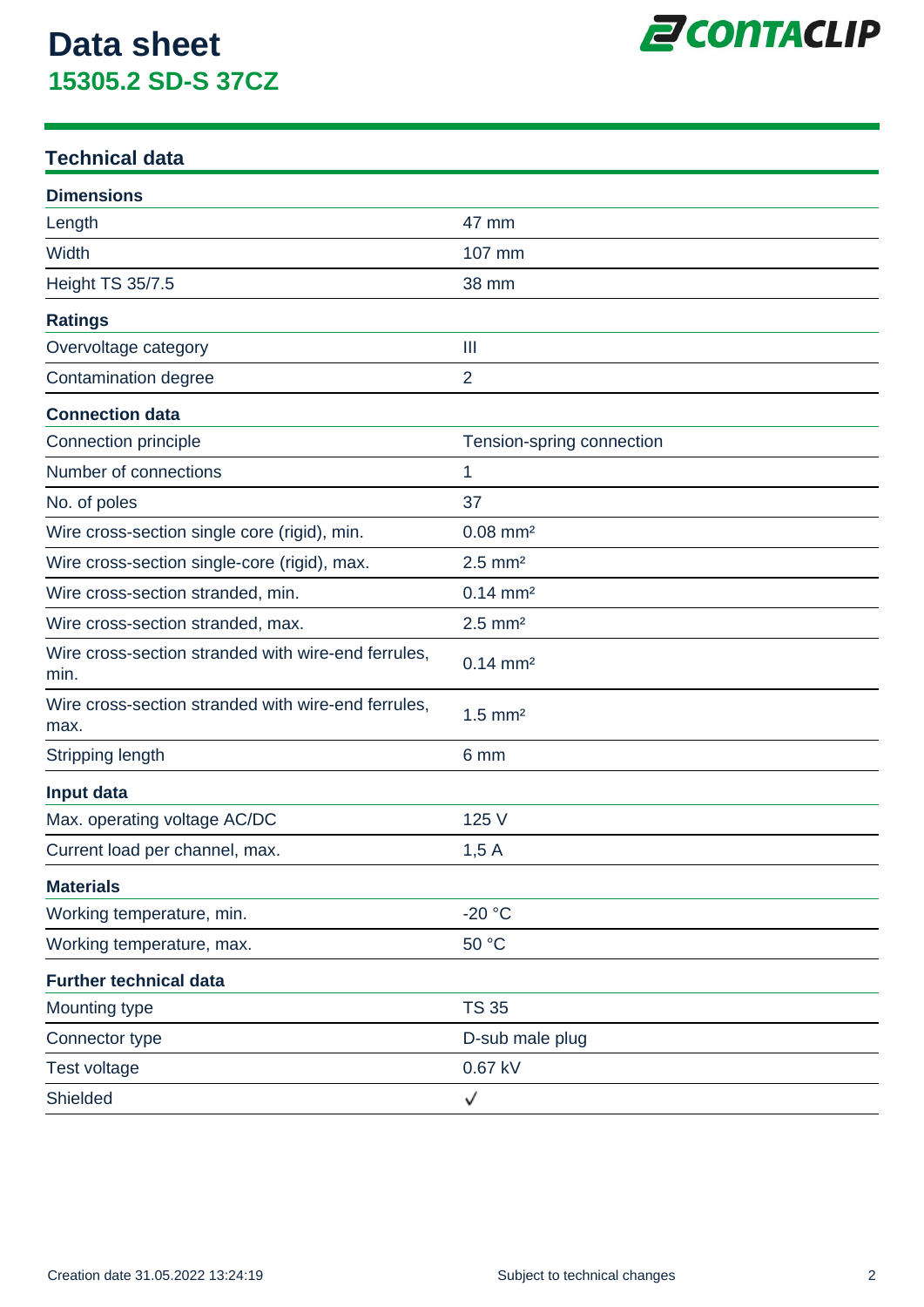

### **Technical data**

| <b>Environmental Product Compliance</b> |            |  |
|-----------------------------------------|------------|--|
| <b>REACH Conform</b>                    | <b>ves</b> |  |
| <b>REACH Reference date</b>             | 2022-01-17 |  |
| <b>REACH Candidate Substance Note</b>   | No.        |  |
| <b>RoHS Conform</b>                     | yes        |  |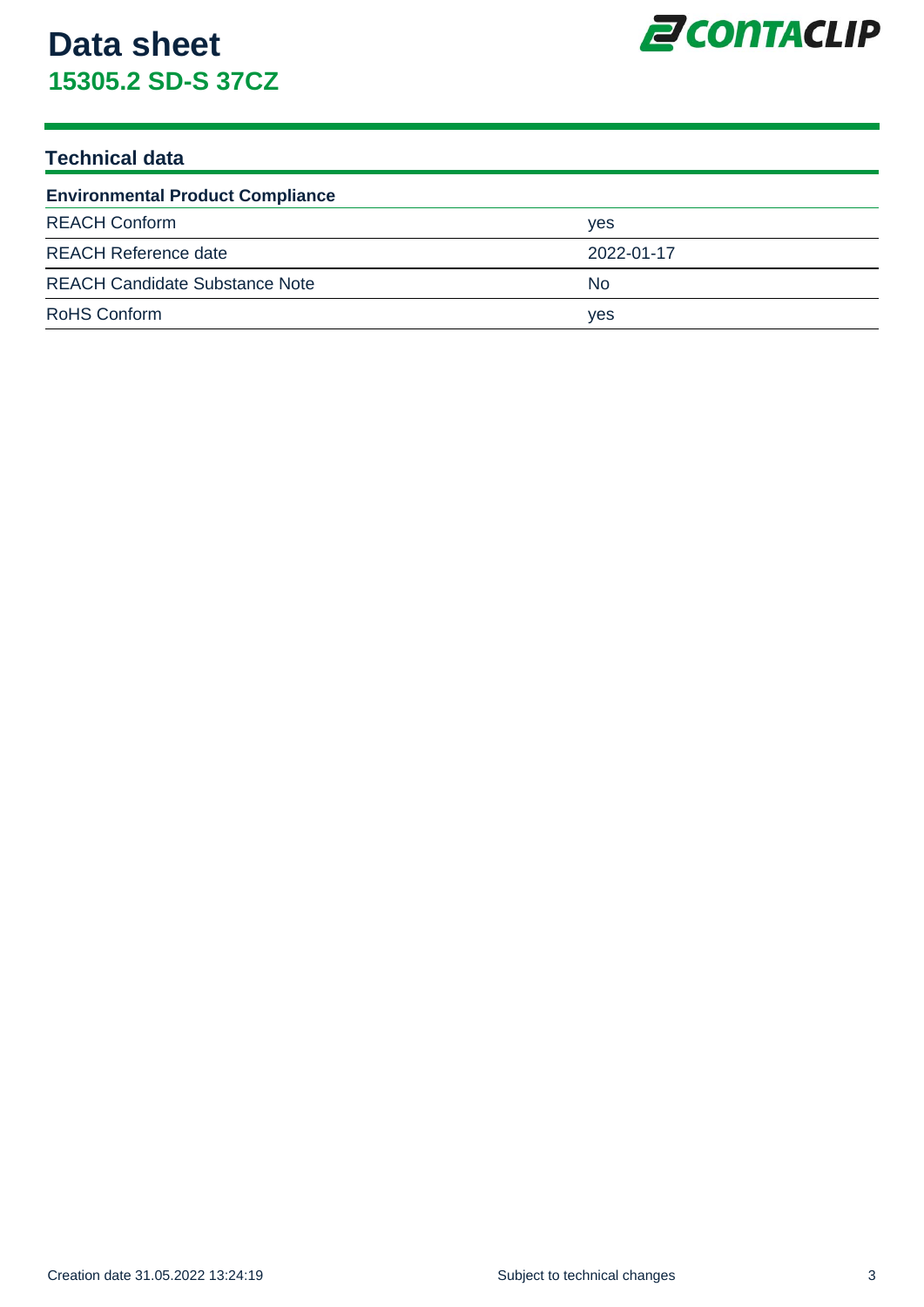

### **Approvals**

#### **Standards and regulations**

Standards / specifications DIN VDE 0110 / EN 50178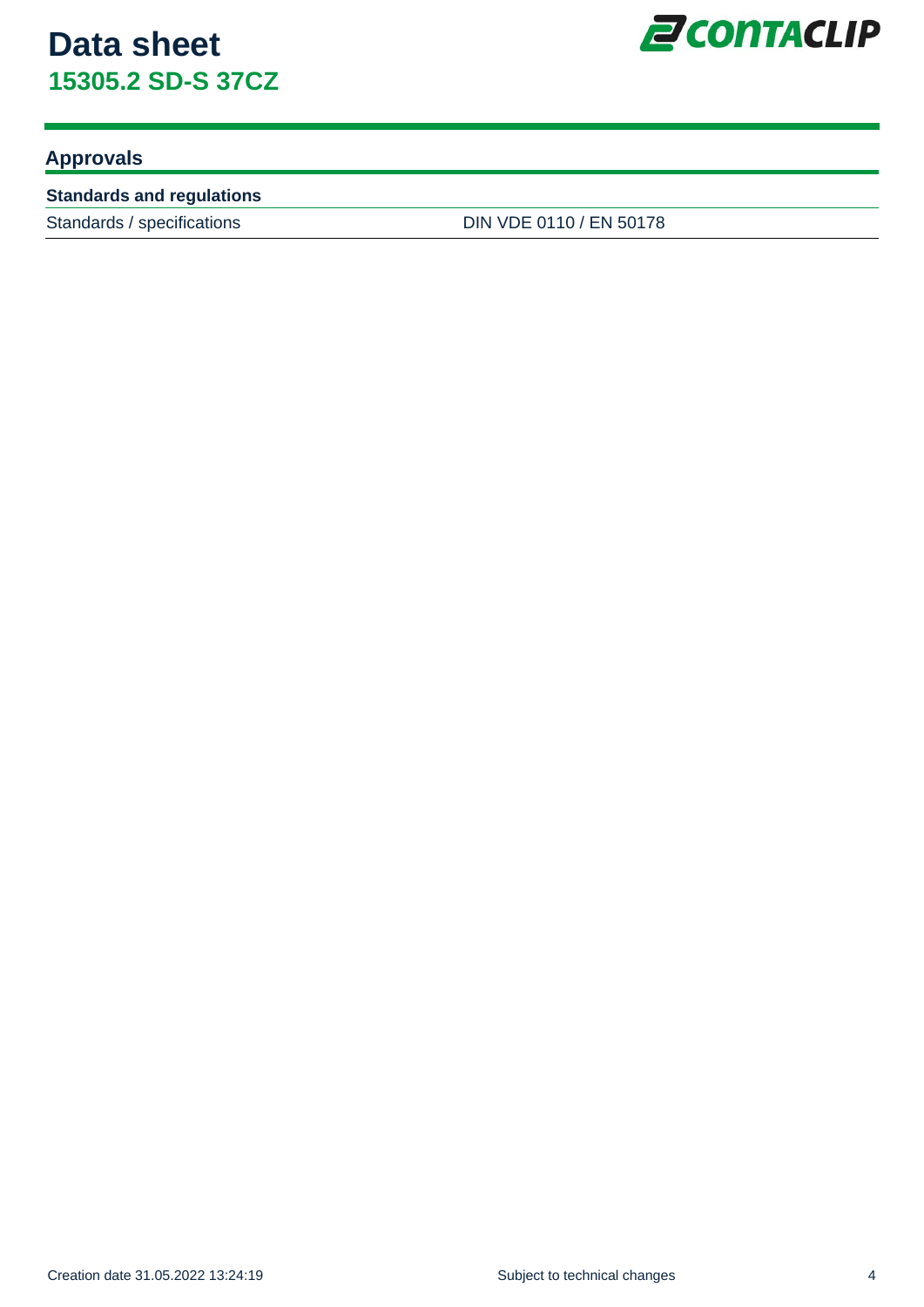

### **Media**